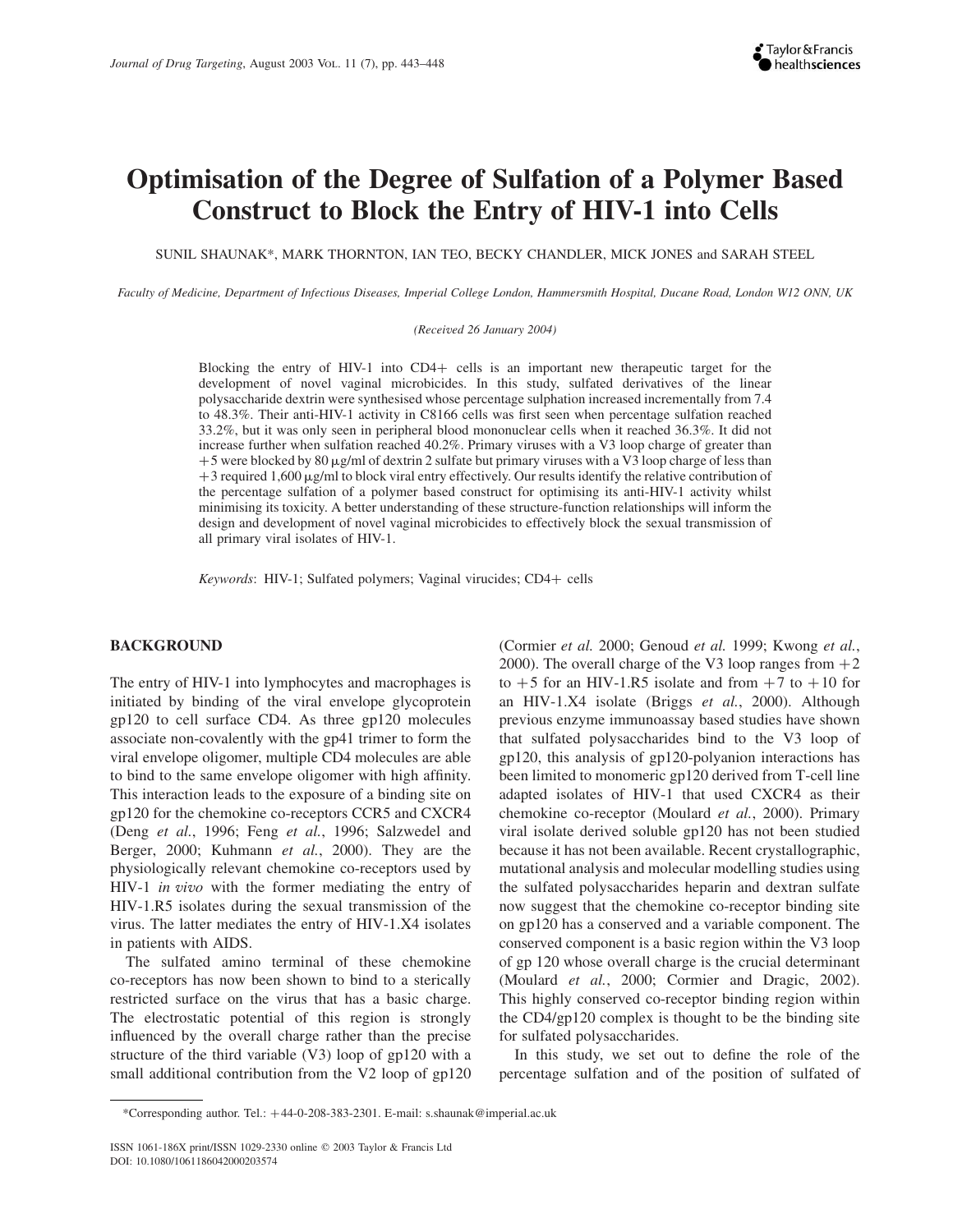a polymer based construct for optimising its anti-HIV-1 activity and minimising its toxicity.

# METHODS

Complete details of the chemical synthesis and the characterisation of sulfated dextrins have been published elsewhere (Shaunak et al., 1994). In brief, sulfation of dextrin to afford dextrin 2 sulfate was achieved using the reagent sulfur trioxide–trimethylamine complex. The degree of sulfonation obtained was directly related to the stoichiometry of this reagent in the reaction mixture. Dextrin 2 sulfate products were reliably characterised by elemental and spectroscopic analysis. Sulfation was confirmed by infra-red spectroscopy; the products showed characteristic sulfate bands at  $1220 \text{ cm}^{-1}$  and between 820 and  $840 \text{ cm}^{-1}$ . These two bands were not present in the unmodified dextrin. The degree of sulfation was determined from combustion analysis. A sulfate content of 37% relates to one sulfate per glucan unit. Sulfation was distinguished between the  $2'$ ,  $3'$  and  $6'$  positions of the glucan unit using  $^{13}$ C NMR. Dextrin 3 sulfate and dextrin 6 sulfate were compared with dextrin 2 sulfate to assign the signals with each dextrin derivative giving rise to a unique spectrum. For example, the major C-1 peak for dextrin 2 sulfate moves up-field to 99.8 ppm (from 100.3 ppm for dextrin) due to the 2-O-sulfation.

# Virus Isolation and Characterisation

Low passage primary viral isolates were obtained from  $HIV-1+$  patients by culturing 2 million peripheral blood mononuclear cells (PBMCs) with  $2 \times 10^6$  phytohemagglutinin (PHA)-activated PBMCs from seronegative donors (Alfano et al., 1999; Von Briesen et al., 1999). The titre of infectious virus [50% tissue culture infectious dose  $(TCID_{50})$ ] used for the infectivity experiments was determined using a limiting dilution assay that was performed with PHA-activated PBMCs. No primary viral isolate was passaged more than twice for any of the experiments described. These virus isolation techniques have been shown to preserve the *in vivo* phenotype of primary viral isolates (Alfano et al., 1999).

Each viral isolate was evaluated for its use of the chemokine receptors CCR1, CCR2b, CCR3, CXCR4 and CCR5 using U97-CD4-coreceptor transfected cells (Veryard et al., 2000). The V2 and V3 loop charge distribution was determined by polymerase chain reaction (PCR) amplification of HIV-1 cDNA using a nested PCR. The primer pairs for the V2 loop were AATTAACCCCACTCTGTGTTAGTTTA and GCTCTCCCTGGTCCCCTCTGG (first round), and AATTAACCCCACTCTGTGTTAGTTTA and TGATA-CTACTGGCCTGATTCCA (second round). The purified PCR amplified products were sequenced using an Applied BioSystems dye terminator sequencing kit and an Applied Biosystems 373A Automated DNA Sequencer. Alignments were performed against the HIV-1 isolates JR-CSF, JR-FL and HXB-2 using the Clustal programme. At least 3 sequences from both DNA strands were obtained from each virus.

# Determination of the 90% Inhibitory Concentration of Sulfated Dextrins against HIV

C8166 cells (Salahuddin et al., 1983) were maintained in RPMI 1640 medium supplemented with 10% fetal calf serum (FCS), 2 mM glutamine, 250 IU/ml penicillin and  $250 \,\mathrm{\upmu}\mathrm{g/mL}$  streptomycin. They were incubated with doubling dilutions of each compound for 1 h at  $37^{\circ}$ C and then infected with a TCID<sub>50</sub> of  $10^{1.2-2.4}$ /ml of the HIV-1 isolates MN, IIIb and RF. Syncytial assays and measurement of p24 antigen (EIA, Coulter, Luton, UK) were used to determine the anti-HIV-1 activity of each compound.

PHA-activated PBMCs  $(2 \times 10^6)$  were incubated for 1 h at 37°C with doubling dilutions of each test compound prior to the addition of the primary viral isolate. Twentyfour hours later, the cells were centrifuged, washed with PBS/2% FCS, centrifuged, and re-suspended in lymphocyte growth medium (RPMI 1640, 20 mM L-glutamine, 250 IU/ml penicillin,  $250 \mu g/ml$  streptomycin and  $15\%$ FCS) containing 20 IU/ml IL-2. The test compound was then re-added at each concentration. Four days later, cell free culture supernatants were harvested for p24 antigen.

The anti-HIV-1 activity of sulfated dextrins was expressed as the concentration that blocked infection by  $90\%$  (IC<sub>90</sub>); this is a more useful measure of the ability of a molecule to block viral entry than the  $IC_{50}$  value because studies with recombinant soluble CD4 have shown that its inhibitory effect on plasma viraemia correlates better with the *in vitro*  $IC_{90}$  than with the *in vitro*  $IC_{50}$  (Schacker et al., 1994; Javan et al., 1997). The lowest concentration of dextrin 2 sulfate (40.2% sulfation) that was used for the detailed virological studies was  $80 \mu g/ml$  because our previous studies had shown that the  $IC_{90}$  for a small number of low passage primary viral isolates of HIV-1 was  $69 \pm 6 \,\mathrm{\upmu g/ml}$  (Javan *et al.*, 1997).

U87-CD4-CCR5 and U87-CD4-CXCR4 cells were also incubated with each compound for 1 h prior to the addition of the primary viral isolate at a TCID<sub>50</sub> of  $10^{1.2-2.4}$ /ml. Forty-eight hours later, the number of giant cells positive for p24 antigen by immunohistochemistry were counted (Shaunak et al., 2001). An MTT assay was used to determine the cellular toxicity of each compound.

#### Anticoagulation Assays

Several assays are used in conjunction to determine whether a compound interferes with the ability of blood to coagulate. The prothrombin time (PT) utilises the extrinsic coagulation system. It is the time taken for citrated plasma to clot when a tissue factor (brain extract) and calcium are added. Therefore, in a coagulation screen, it is sensitive to deficiencies of Factors V, VII, X, prothrombin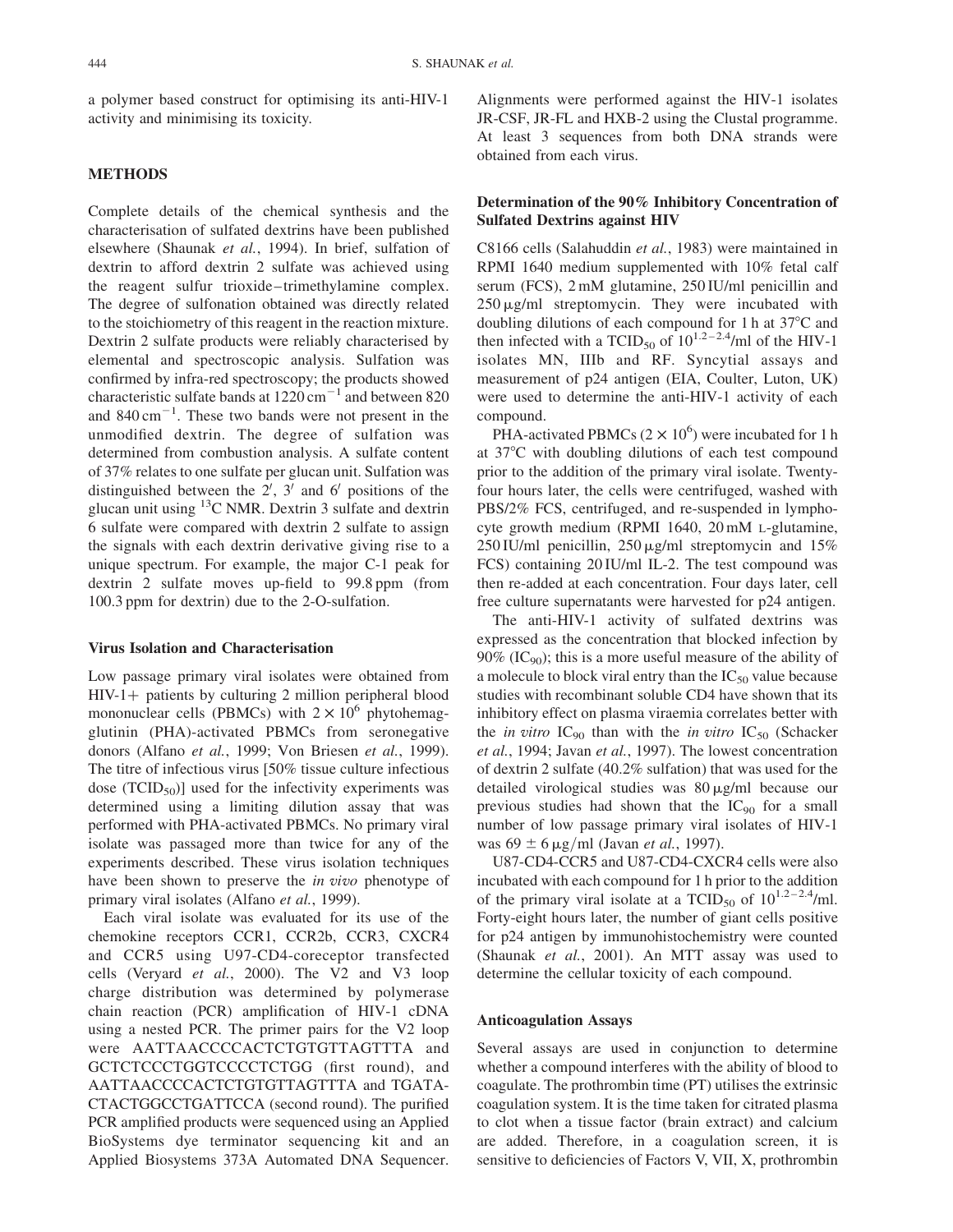and fibrinogen. The partial thromboplastin time (APTT) utilises the intrinsic coagulation system. It is the time taken for citrated plasma to clot when kaolin (which activates Factor XII), platelet substitute and calcium are added. Therefore, in a coagulation screen, it is sensitive to deficiencies of Factors V, VIII to XII, prothrombin and fibrinogen.

Conversion of fibrinogen to fibrin takes place when thrombin is generated by the activation of these coagulation pathways. This leads to the depletion of fibrinogen. The Factor Xa assay is a very sensitive measure of the presence of heparin-like activity.

All results are expressed as the mean  $\pm$  SEM. All comparisons were made using a 2 tail Mann-Whitney U-test.

#### RESULTS

Anti-HIV-1 activity was first seen in C8166 cells when percentage sulfation in the  $2'$  position reached 33.2% with an IC<sub>90</sub> of 31  $\pm$  4  $\mu$ g/ml. Increasing the percentage sulfation to 39.4% led to a further improvement in the IC<sub>90</sub> to  $4 \pm 1 \mu$ g/ml (Table I). In contrast, in PBMCs, anti-HIV-1 activity was first seen when the percentage sulfation reached 36.3% with an IC<sub>90</sub> of 73  $\pm$  16  $\mu$ g/ml, with little further change as the percentage sulfation was increased to 48.3%. Studies of the anticoagulant properties of these sulfated dextrins showed that there was a progressive increase in their anticoagulant-like activity as measured using the prothrombin time and the kaolin partial thromboplastin time. This shows that dextrin 2 sulfate interferes with the extrinsic and the intrinsic coagulation systems. The negative Factor Xa assay demonstrates that this is not due to heparin-like activity. In view of this, further studies were undertaken with a dextrin 2 sulfate construct whose percentage sulfation was 40.2% in order to maximise the anti-HIV-1 activity and minimise the anticoagulant activity.

Dextrin 2 sulfate blocked infection of U87-CD4- CXCR4 cells by all of the monotropic X4 primary viral isolates studied at a concentration of  $80 \mu g/ml$  (Fig. 1). The percentage block achieved at this concentration (91  $\pm$ 2%) did not increase when the concentration of dextrin 2 sulfate was increased five-fold to  $400 \mu g/ml$  (94  $\pm$  1%;  $p = 0.3$ ). A higher concentration of dextrin 2 sulfate was required to block infection by all of the monotropic R5 viruses studied when they were tested using U87-CD4-CCR5 cells. At a concentration of 80  $\mu$ g/ml, a percentage block of only  $59 \pm 4\%$  was achieved. Increasing the concentration of dextrin 2 sulfate five-fold to 400  $\mu$ g/ml increased the percentage block to 71  $\pm$  2%  $(p = 0.02)$ . Only by increasing it a further five-fold to  $1,600 \mu g/ml$  was it possible to achieve complete inhibition of viral entry.

Multitropic (i.e. R5X4 or R5X4R3) primary viral isolates were also studied using U87-CD4-CXCR4 cells and U87-CD4-CCR5 cells. Dextrin 2 sulfate blocked infection of U87-CD4-CXCR4 cells by multitropic viruses at a concentration of 80  $\mu$ g/ml (96  $\pm$  2%) with no increase

| Compound             | % Sulfation<br>$(\pm 0.2\%)$ | $IC_{90}$                           |                                           | Prothrombin time (s) | APTT (s)       | Fibrinogen $(g/l)$ | Factor Xa activity (V/ml) |
|----------------------|------------------------------|-------------------------------------|-------------------------------------------|----------------------|----------------|--------------------|---------------------------|
|                      |                              | In C8166<br>cells $(\mu g/ml)$      | In PBMCs<br>$(\mu g/ml)$                  | $control = 17$       | $control = 40$ | $control = 1.31$   | $control = 0$             |
| Dextrin<br>2 sulfate | 7.4                          | >125                                | >250                                      |                      |                |                    |                           |
|                      | 14.3                         | >125                                | >250                                      |                      |                |                    |                           |
|                      | 19.2                         | >125                                | >250                                      | 15                   | 56             | 1.45               | $\boldsymbol{0}$          |
|                      | 23.8                         | >125                                | >250                                      |                      |                |                    |                           |
|                      | 25.8                         | >125                                | >250                                      |                      |                |                    |                           |
|                      | 27.3                         | >125                                | >250                                      | 15                   | 51             | 1.33               | $\boldsymbol{0}$          |
|                      | 29.4                         | >125                                | >250                                      |                      |                |                    |                           |
|                      | 32.4                         | >125                                | >250                                      |                      |                |                    |                           |
|                      | 33.2                         | $31 \pm 4$                          | >250                                      |                      |                |                    |                           |
|                      | 34.9                         | $16 \pm 3$                          | >250                                      | 16                   | 127            | 1.29               | $\boldsymbol{0}$          |
|                      | 35.3                         | $12 \pm 2.5$                        | >250                                      |                      |                |                    |                           |
|                      | 36.3<br>37.0<br>39.4         | $8 \pm 2$<br>$8 \pm 2$<br>$4 \pm 1$ | $73 \pm 16$<br>$62 \pm 12$<br>$55 \pm 11$ |                      |                |                    |                           |
|                      | 40.2                         | $4 \pm 1$                           | $50 \pm 12$                               | 14                   | 160            | 0.89               | $\boldsymbol{0}$          |
|                      | 47.2<br>48.3                 | $4 \pm 1$<br>$4 \pm 1$              | $48 \pm 3$<br>$42 \pm 4$                  | 14                   | >180           | 0.57               | $\boldsymbol{0}$          |
| Sulfated<br>glucose  | 40.1                         | >125                                | >250                                      | 17                   | 40             | 1.32               | $\boldsymbol{0}$          |

TABLE I Correlation of percentage sulfation with the anti-HIV-1 activity of sulfated dextrins in C8166 cells and in PHA-activated PBMCs

The primary position of the sulfate group on the glucan ring is the 2' position. The anticoagulant effect of each sulfated polymer construct was determined at 100  $\mu$ g/ml using the prothrombin time (PT in seconds), kaolin partial thromboplastin time (APTT in seconds), fibrinogen and Factor Xa activity in the Diagnostic Hematology laboratory of Hammersmith Hospital. The anti-HIV-1 activity is expressed as the concentration that blocked infection by 90% (IC90).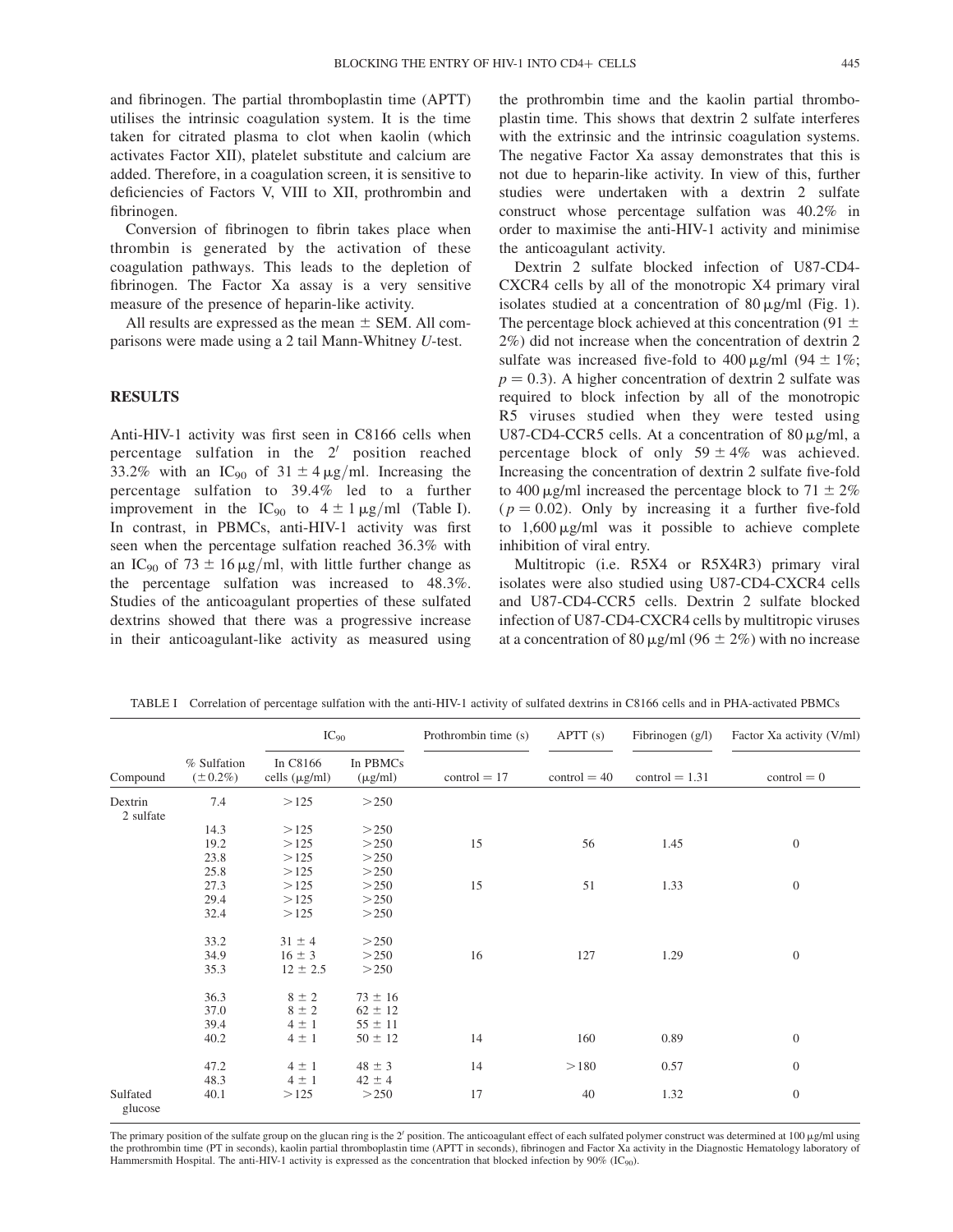

FIGURE 1 Determination of the ability of dextrin 2 sulfate (D2S) to block infection of U87-CD4-chemokine co-receptor transfected cells by low passage, monotropic primary viral isolates of HIV-1. (A) U87-CD4-CXCR4 cells and monotropic X4 primary viral isolates were tested at two concentrations of D2S. (B) U87-CD4-CCR5 cells and low passage monotropic R5 primary viral isolates were tested at 3 concentrations of D2S.  $n =$  number of viral isolates tested.

when the concentration was increased to  $400 \mu g/ml$  $(96 \pm 2\%; p = 0.5)$  (Fig. 2). When these viral isolates were used to infect U87-CD4-CCR5 cells, an  $85 \pm 4\%$ block was achieved at a concentration of  $80 \mu g/ml$  with no further increase in the percentage block at  $400 \mu g/ml$  $(88 \pm 3\%; p = 0.9)$ .

As the overall charge distribution of the V2 and V3 loops of gp120 that was derived from laboratory adapted viruses has been shown to influence gp120-polyanion

interactions in enzyme immunoassay based studies, we determined the V2, V3 and the V2/V3 loop charge distributions of 6 monotropic R5 viruses, 6 monotropic X4 viruses and 6 dualtropic R5X4 viruses by sequence analysis. These results were correlated with the IC<sub>90</sub> values for dextrin 2 sulfate as determined using chemokine co-receptor transfected cells. Only the overall charge distribution of the V3 loop was found to correlate with the  $IC_{90}$  (Fig. 3). Viruses with a V3 loop charge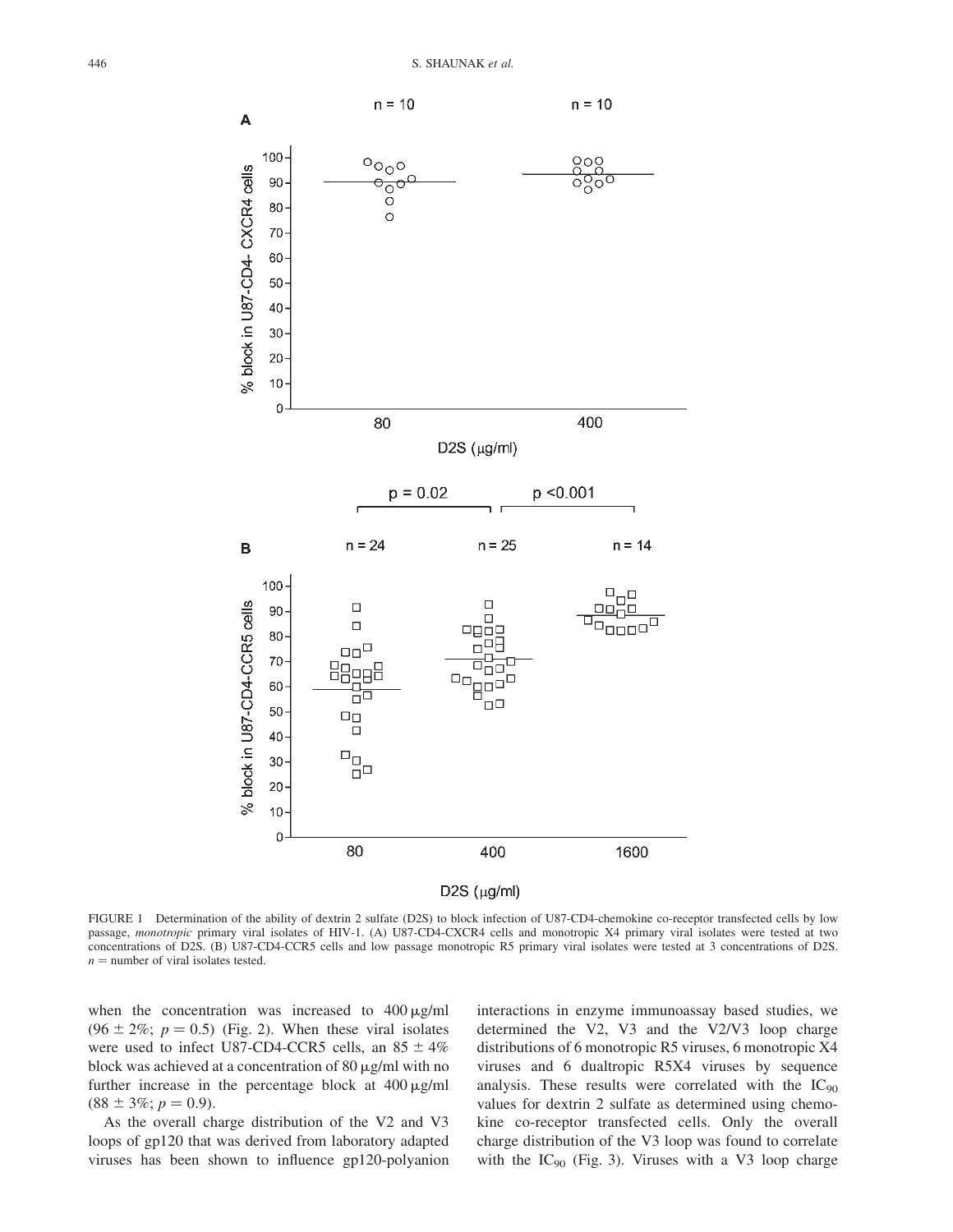

FIGURE 2 Determination of the ability of dextrin 2 sulfate (D2S) to block infection of U87-CD4-chemokine co-receptor transfected cells by low passage, multitropic primary viral isolates of HIV-1. (A) U87-CD4- CXCR4 cells and multitropic primary viral isolates were tested at two concentrations of D2S. (B) The same isolates were retested using U87- CD4-CCR5 cells using D2S at the same concentrations.



FIGURE 3 Correlation of the overall V3 loop charge of 18 low passage primary viral isolates of HIV-1 with their  $IC_{90}$  as determined using U87- $CD4$ -co-receptor transfected cells.  $\circ$  = monotropic X4 viruses;  $\square$  = monotropic R5 viruses;  $\Delta$  = multitropic R5X4 viruses.

distribution of more than  $+5$  were blocked by dextrin 2 sulfate at  $80 \mu g/ml$ , whilst viruses with a V3 loop charge distribution of less than  $+3$  required 1,600  $\mu$ g/ml to block viral entry.

# **CONCLUSIONS**

Our results show that the anti-HIV-1 activity of sulfated linear polymer constructs against low passage primary viral isolates is primarily determined by the percentage sulfation of the molecule. It is possible to maximise the anti-HIV-1 activity of these molecules by 40% sulfation whilst minimising their anticoagulant activity.

Our identification of a close correlation between the degree of sulfation of the glucan ring and the anti-HIV-1 activity of these molecules in PBMCs fits with the increasing understanding of the importance of sulfate groups in mediating the interaction of chemokine receptors with the gp120-CD4 complex that forms transiently on the cell surface during infection. Farzan et al. have demonstrated that viral entry only requires the amino terminal domain of the CCR5 receptor, and that sulfation of the tyrosine residues in positions 3, 10, 14 and 15 of the amino terminal of CCR5 is the crucial determinant of the efficient binding of a soluble gp120 JR-FL/CD4 complex to CCR5 derived peptides (Farzan et al., 1998; 1999; Cormier et al., 2001). Inhibition of the binding of the gp120/CD4 complex to CCR5 is dependent upon the presence of the sulfate groups and is not simply due to non-specific electrostatic interactions (Jagodzinski et al., 1996; Farzan et al., 2002).

We have previously demonstrated that dextrin 2 sulfate binds to a cell surface protein on T-cell lines and PHAactivated PBMCs with a dissociation constant  $(K_d)$  of  $82 \pm 14$  nM. This was greater than the  $K_d$  for dextran sulfate, fucoidan, pentosan polysulfate and aurin tricarboxlic acid (Shaunak et al., 1994). The  $B_{\text{max}}$  of dextrin 2 sulfate binding was  $7.2 \pm 0.1$  pmol/10<sup>6</sup> cells on PHAactivated PBMCs and only  $0.18 \pm 0.03$  pmol/10<sup>6</sup> cells on quiescent PBMCs. On the basis of 1:1 stoichiometry of receptor/ligand binding, this approximated to  $2 \times 10^6$ binding sites on activated cells and  $5 \times 10^4$  binding sites on quiescent cells. Although the exact nature of the cell surface receptor to which dextrin 2 sulfate binds on activated  $CD4+$  cells still remains unclear, we now propose that this large  $B_{\text{max}}$  for activated CD4+ cells is indicative of a high concentration of dextrin 2 sulfate on the surface of these cells. As activated  $CD4+T$  cells make up most of the cells that are susceptible to infection by HIV-1, it is possible that the high local concentration of dextrin 2 sulfate on their surface enables it to compete effectively with the chemokine receptor for the binding site on the gp120-CD4 complex that becomes transiently exposed. When the overall V3 loop charge that is exposed is greater than  $+5$ , this competition is highly effective. When the exposed V3 loop charge falls to  $+3$ , this competition is poor.